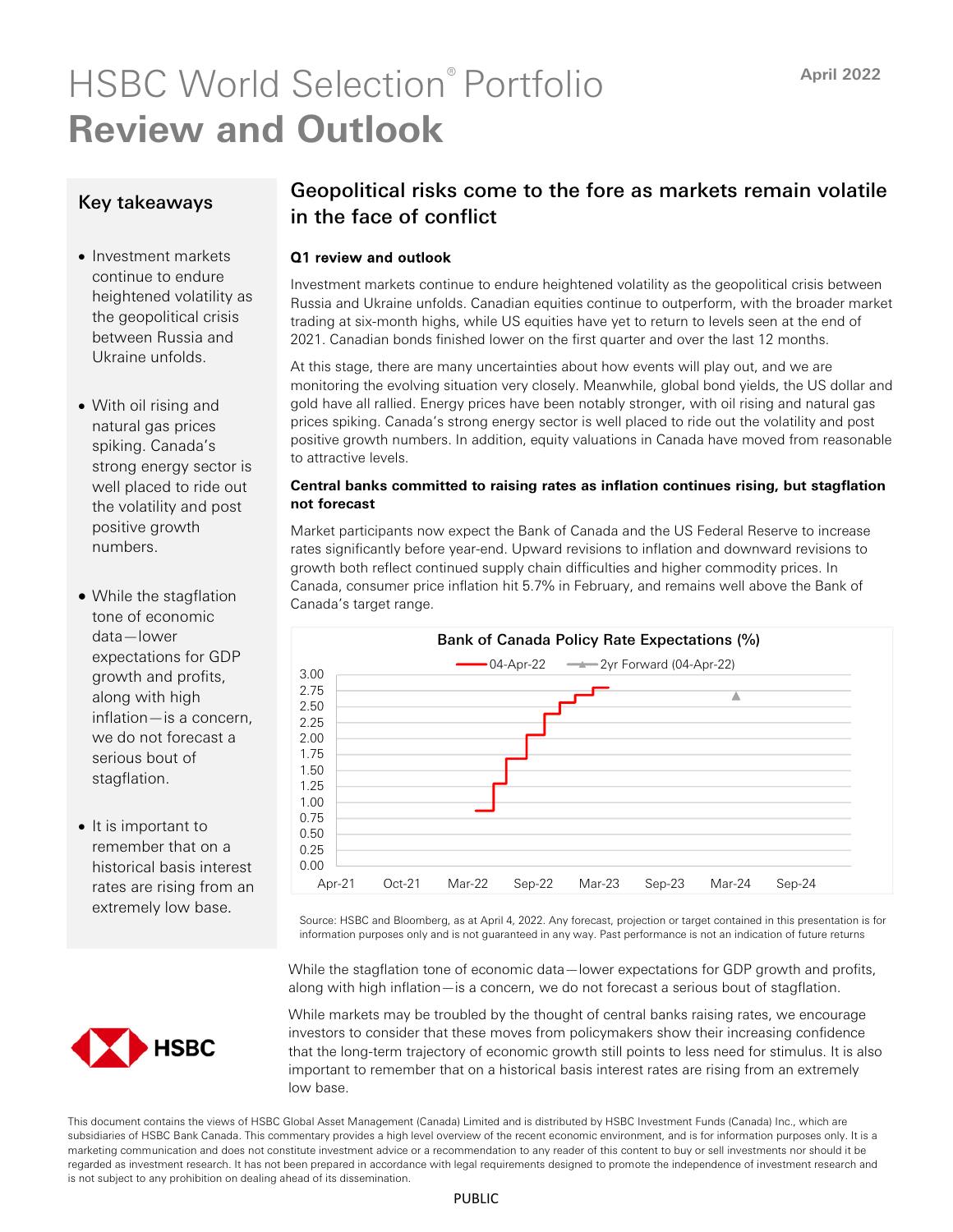- Over the first quarter of 2022, geopolitical events were a drag on performance**.** However, over the 12 months ending on March 31, 2022, all World Selection Portfolios posted solid performance**.**
- There were two tactical allocation moves in the first quarter to ensure the portfolios were properly positioned in current markets. We continue to run a prorisk allocation.
- We favour equities connected to rising commodity prices such as basic materials, as well as those with resilience, quality and pricing power.
- We remain keenly focused on the long term and recommend clients remain invested, given the solid fundamentals that we expect will carry the markets through 2022.

#### **Performance update**

Over the first quarter of 2022, geopolitical events were a drag on performance with returns ranging from -3.22% for the Conservative Portfolio to -3.30% for the Aggressive Growth Portfolio. However, over the 12 months ending on March 31, 2022, all World Selection Portfolios posted solid performance, ranging from 2.76% for the Conservative Portfolio to 11.54% for the Aggressive Growth Portfolio.

Using the HSBC World Selection Balanced Portfolio as a proxy, our overweight to equities over fixed income continued to add value in the first quarter of 2022. Regionally, our relative overweight position in Canadian equities was a positive contributor to performance. This gain was slightly offset by our US equity exposure. Within fixed income, our overweight to mortgages and underweight to domestic bonds, and emerging market debt added value.

#### **Tactical asset allocation moves**

There were two tactical allocation moves in the first quarter to ensure the portfolios were properly positioned in current markets. We continue to run a pro-risk allocation. Overall, the return potential of Canadian equities still looks more attractive than that of Canadian fixed income on a relative basis. Within fixed income, we maintain our preference for mortgages on a relative basis.

As unemployment rates fall, and the economy and corporate earnings continue to expand, stocks should continue to provide positive returns and outperform bonds. That said, valuations in the bond market have improved in the last five quarters and we have begun reducing our underweight position.

| <b>Asset Class Positioning</b> |                                                                                |                    |                                                                          |
|--------------------------------|--------------------------------------------------------------------------------|--------------------|--------------------------------------------------------------------------|
| <b>Asset Class</b>             | Underweight                                                                    | <b>Neutral</b>     | Overweight                                                               |
| <b>Fixed Income</b>            | Canadian Bonds<br>Global Inflation Linked Bonds<br><b>Emerging Market Debt</b> |                    | Mortgages<br>Global High Yield                                           |
| <b>Equities</b>                | <b>Emerging Market</b>                                                         |                    | <b>Canadian Equities</b><br><b>US Equities</b><br>International Equities |
| Other                          |                                                                                | Global Real Estate |                                                                          |

#### **Our defensive allocation in today's environment means a selective approach to investing**

A defensive allocation is appropriate, which means a selective approach rather than materially reducing equity exposures. We favour equities connected to rising commodity prices such as basic materials, as well as those with resilience, quality and pricing power. Canadian equities and US equities are two examples.

We would also caution against going into cash given the current backdrop of high inflation. We are bracing for continued volatility, being realistic about investment returns, and focusing on the long run.

#### **Second-quarter outlook: Volatility will persist, but overall growth trending well**

Making short-term investment decisions in a challenging geopolitical environment is usually not prudent. Responding to short-term volatility by deviating from long-term investment plans rarely yields positive results.

Achieving your investment goals is more likely with a patient, well-diversified approach. That's why we remain keenly focused on the long term and recommend clients remain invested, given the solid fundamentals that we expect will carry the markets through 2022.